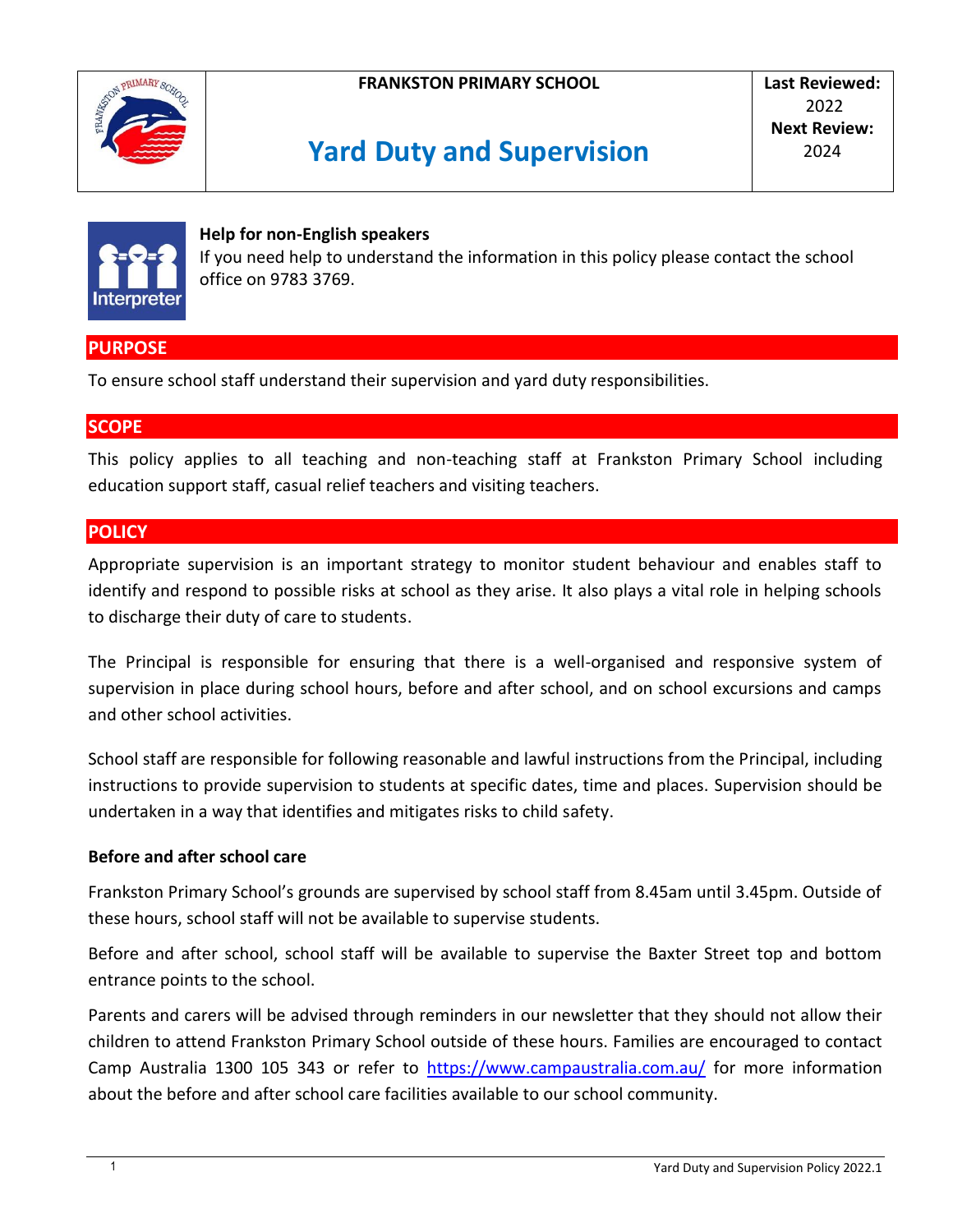If a student arrives at school before supervision commences at the beginning of the day, the Principal or nominee staff member will, as soon as practicable, follow up with the parent/carer to:

- advise of the supervision arrangements before school
- request that the parent/ carer make alternate arrangements.

If a student is not collected before supervision finishes at the end of the day, the Principal or nominee staff member will consider whether it is appropriate to:

- attempt to contact the parents/carers
- attempt to contact the emergency contacts
- place the student in an out of school hours care program
- contact Victoria Police and/or Child Protection to arrange for the supervision, care and protection of the student.

## **Yard Duty**

All staff at Frankston Primary School are expected to assist with yard duty supervision and will be included in the weekly roster.

The Assistant Principal or delegate is responsible for preparing and communicating the yard duty roster on a regular basis. At Frankston Primary School, school staff will be designated a specific yard duty area to supervise.

## Yard Duty Zones:

The designated yard duty areas for our school are:

- Lower Yard (including basketball court area, oval, playgrounds, sensory garden, lower court yard)
- Upper Yard (including netball/volleyball court, student toilet block area, drinking taps between toilet block and junior building, old school house area)

## Required Teacher Yard Duty Equipment:

School staff must:

- wear their own provided safety/hi-vis vest whilst on yard duty. Spare safety/hi-vis vests are stored in the office.
- carry the yard duty first aid bag at all times during supervision. The yard duty first aid bag is stored in the office.

Spare safety/hi-vis vests and yard duty first aid bags must be returned to the office or handed to the relieving staff member.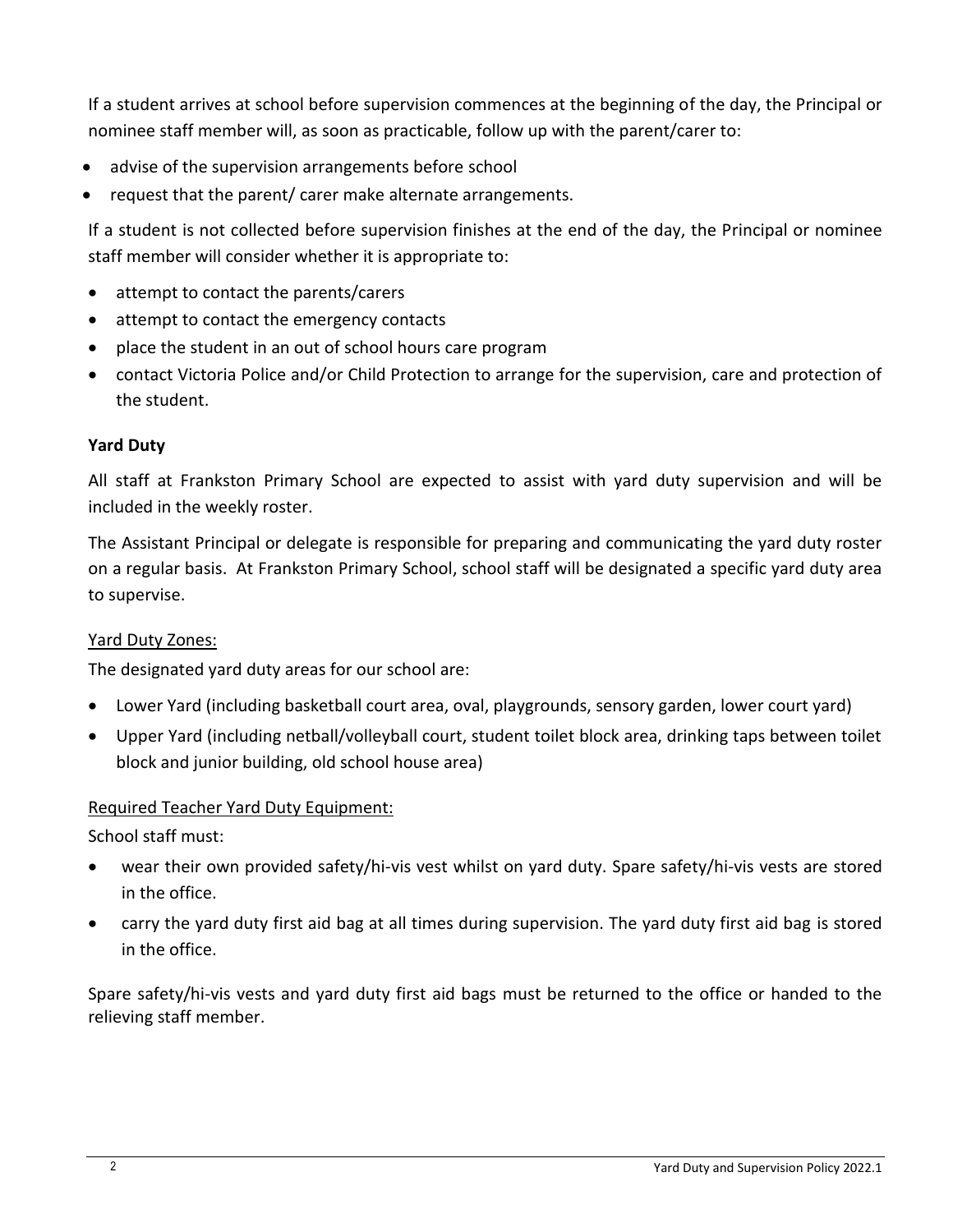#### Yard Duty Responsibilities:

Staff who are rostered for yard duty must remain in the designated area until they are replaced by a relieving teacher.

During yard duty, supervising staff must:

- methodically move around the designated zone ensuring active supervision of all students
- where safe to do so, approach any unknown visitor who is observed on school grounds without a clear legitimate purpose, and ensure they have a visitor pass and have signed in (excluding drop off and collection periods)
- be alert and vigilant
- intervene immediately if potentially dangerous or inappropriate behaviour is observed in the yard
- enforce behavioural standards and implement appropriate consequences for breaches of safety rules, in accordance with relevant measures set out in the school's *Student Engagement and Wellbeing* policy.
- ensure that students who require first aid assistance receive it as soon as practicable
- log any incidents or near misses as appropriate on Sentral

If being relieved of their yard duty shift by another staff member (for example, where the shift is 'split' into 2 consecutive time periods), ensure that a brief but adequate verbal 'handover' is given to the next staff member in relation to any issues which may have arisen during the first shift.

If the supervising staff member is unable to conduct yard duty at the designated time, they should contact the Assistant Principal or delegate with as much notice as possible prior to the relevant yard duty shift to ensure that alternative arrangements are made.

If the supervising staff member needs to leave yard duty during the allocated time, they should contact the Assistant Principal or delegate but should not leave the designated area until a relieving staff member has arrived in the designated area.

If a relieving teacher or next staff member does not arrive for yard duty, the staff member currently on duty should send a message to the office/Assistant Principal, and not leave the designated area until a replacement staff member has arrived.

No changes to the yard duty roster are to be made without the approval of the Assistant Principal or Principal.

Should students require assistance during recess or lunchtime, they are encouraged to speak to the supervising yard duty staff member.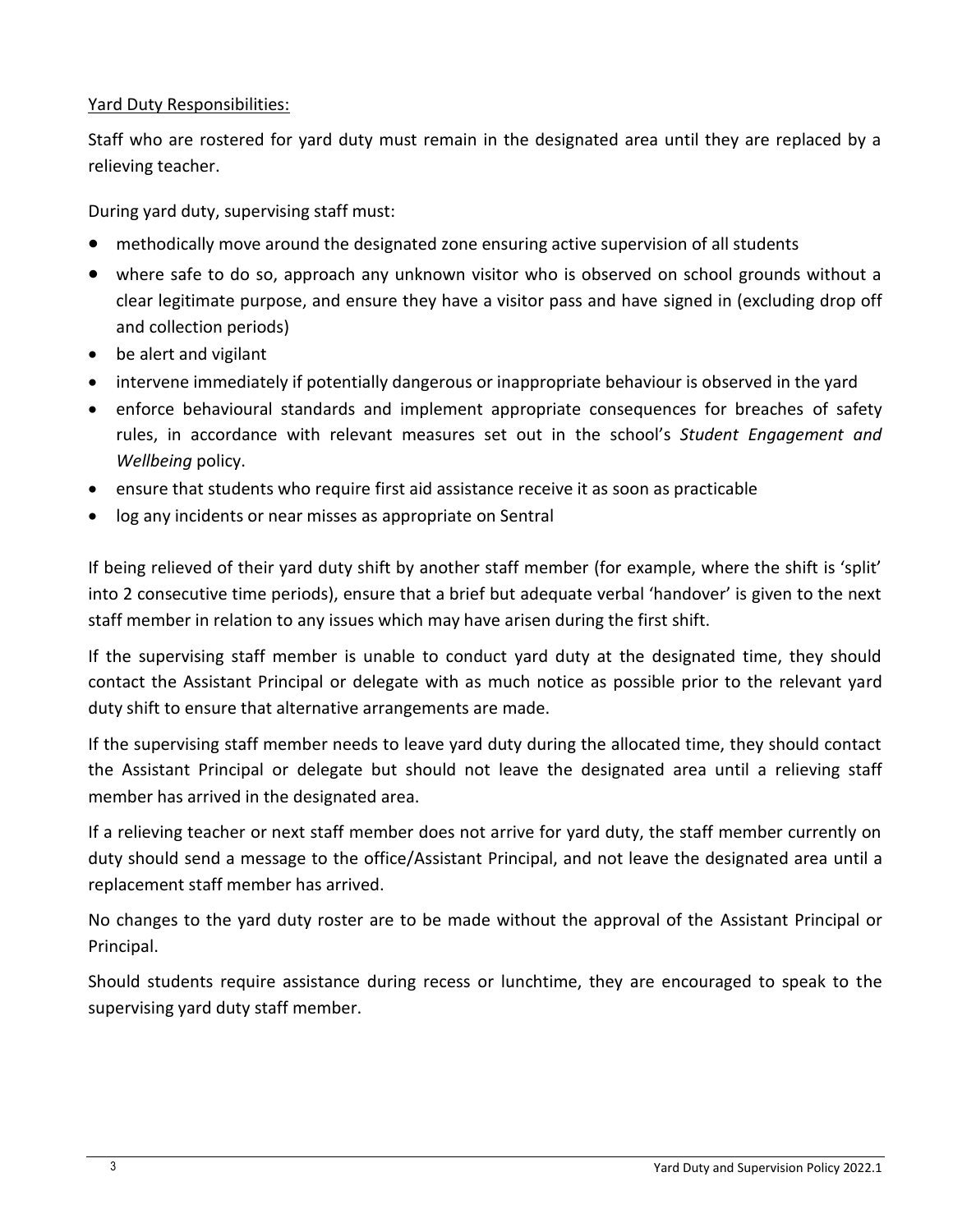### **Classroom**

The classroom teacher is responsible for the supervision of all students in their care during class at all times.

The classroom teacher is required to ensure they are at class line up in time for the bell to go to ensure supervision directly after recess and lunch.

If a teacher needs to leave the classroom unattended at any time during a lesson, they should first contact the Assistant Principal or office for assistance. The teacher should then wait until another staff member has arrived at the classroom to supervise the class prior to leaving.

### **School activities, camps and excursions**

The Principal and leadership team are responsible for ensuring that students are appropriately supervised during all school activities, camps and excursions, including when external providers are engaged to conduct part or all of the activities. Appropriate supervision will be planned for special school activities, camps and excursions on an individual basis, depending on the activities to be undertaken and the level of potential risk involved, and will follow the supervision requirements in the Department of Education and Training [Excursions Policy.](https://www2.education.vic.gov.au/pal/excursions/policy)

The class teacher has ultimate responsibility for the supervision of all students in their care. An in-school visit with an external provider or visitor such as a speaker/presenter does not absolve supervision duties of the teacher, including First Aid duties. A teacher must be present at all times and remain the person designated with duty of care responsibilities.

## **Digital devices and virtual classroom**

Frankston Primary School follows the Department's [Cybersafety and Responsible Use of Technologies Policy](https://www2.education.vic.gov.au/pal/cybersafety/policy) with respect to supervision of students using digital devices.

Frankston Primary School will also ensure appropriate supervision of students participating in remote and flexible learning environments while on school site. In these cases, students will be supervised by a teacher in charge while at school in the break out space.

## **Students requiring additional supervision support**

Sometimes students will require additional supervision, such as students with disability or other additional needs. In these cases, the Principal or delegate will ensure arrangements are made to roster additional staff as required. This may include on yard duty, in the classroom or during school activities.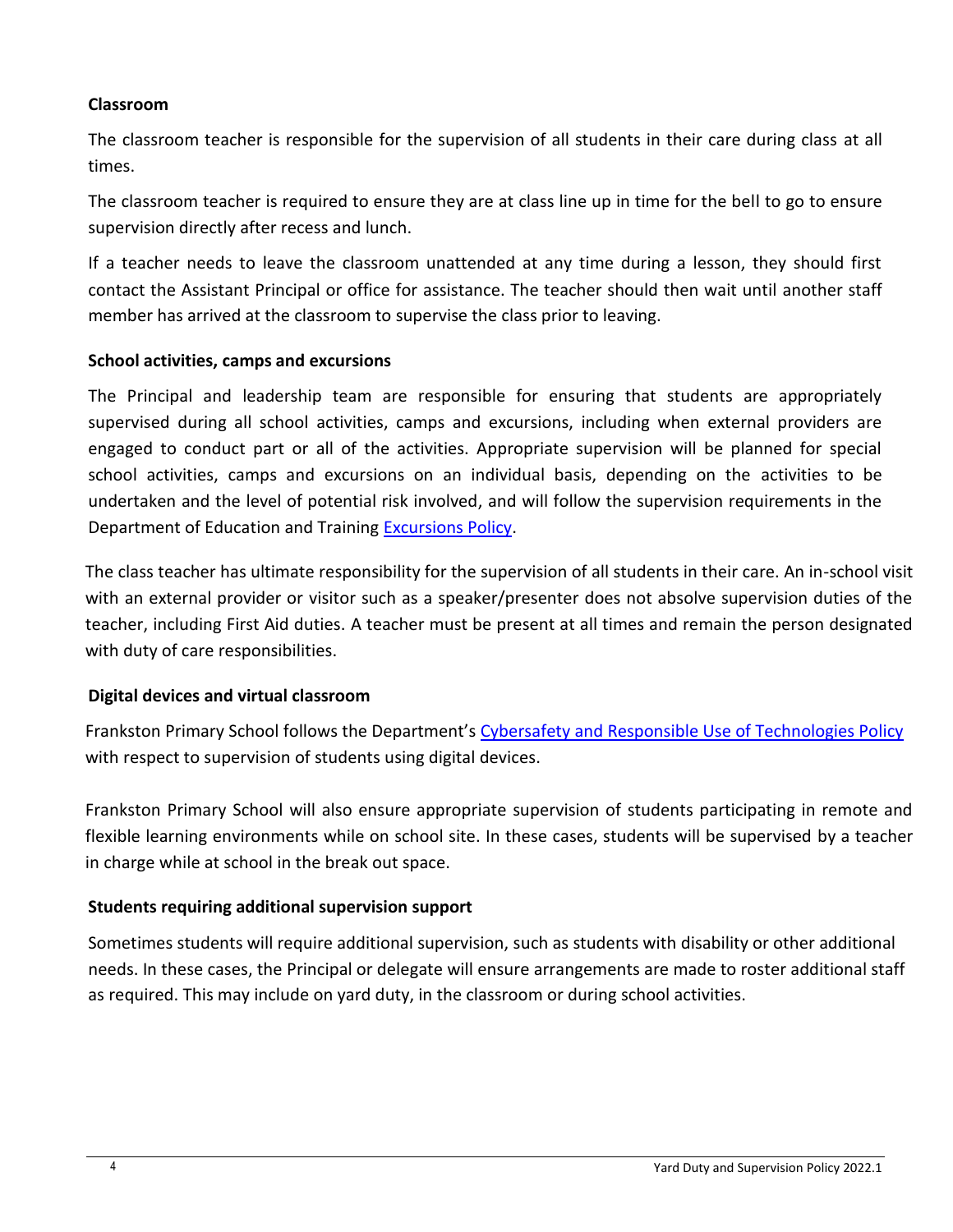### **Supervision of student in emergency operating environments**

In emergency circumstances, our school will follow our Emergency Management Plan, including with respect to supervision.

In the event of any mandatory period of remote or flexible learning, our school will follow the operations guidance issued by the Department.

### **Parents and Carers**

Parents and Cares are required to notify the school of the date, time and reason when students are dropped off late or picked up during school hours.

Make appropriate arrangements for the transport, care and supervision of students travelling to and from school.

Make appropriate arrangements for the care and supervision of students outside the times of supervision before and after school.

Students will only be permitted to leave the school premises under the supervision of a parent or another adult person authorised by parents to collect the student.

### **Additional Information**

This policy will also be updated if significant changes are made to school grounds that require a revision of Frankston Primary School's yard duty and supervision arrangements.

## **COMMUNICATION**

This policy will be communicated to our school community in the following ways:

- included in staff induction processes
- discussed at staff briefings or meetings, as required
- included as a reference in our school newsletter and on our school website
- made available in hard copy from school administration upon request.

## **Further Information and Resources**

Available from the Department's Policy and Advisory Library (PAL):

- [Child Safe Standards](https://www2.education.vic.gov.au/pal/child-safe-standards/policy)
- [Cybersafety and Responsible Use of Technologies](https://www2.education.vic.gov.au/pal/cybersafety/policy)
- [Duty of Care](https://www2.education.vic.gov.au/pal/duty-of-care/policy)
- **•** [Excursions](https://www2.education.vic.gov.au/pal/excursions/policy)
- **[Supervision of Students](https://www2.education.vic.gov.au/pal/supervision-students/policy)**
- [Visitors in Schools](https://www2.education.vic.gov.au/pal/visitors/policy)